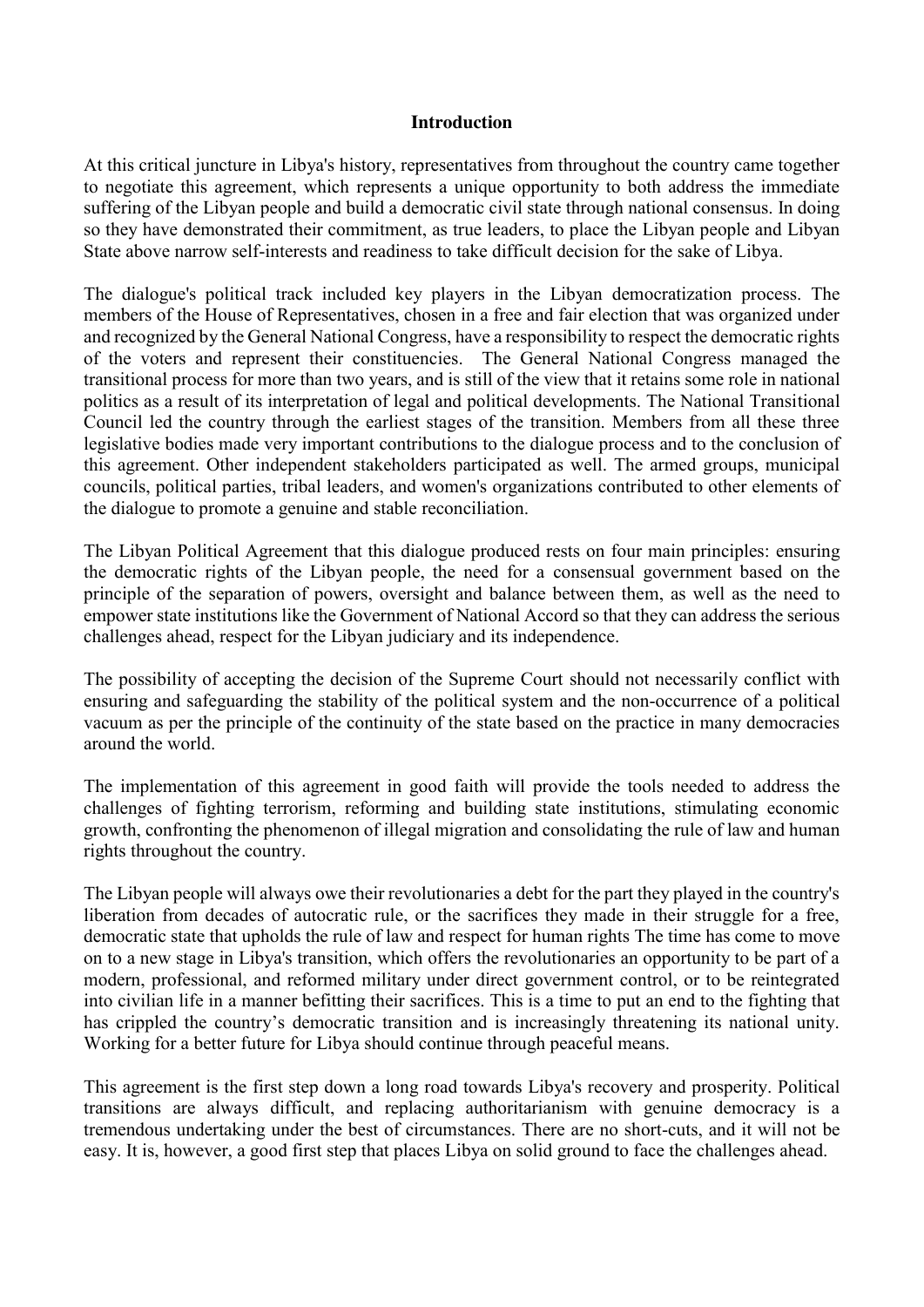# **THE LIBYAN POLITICAL AGREEMENT**

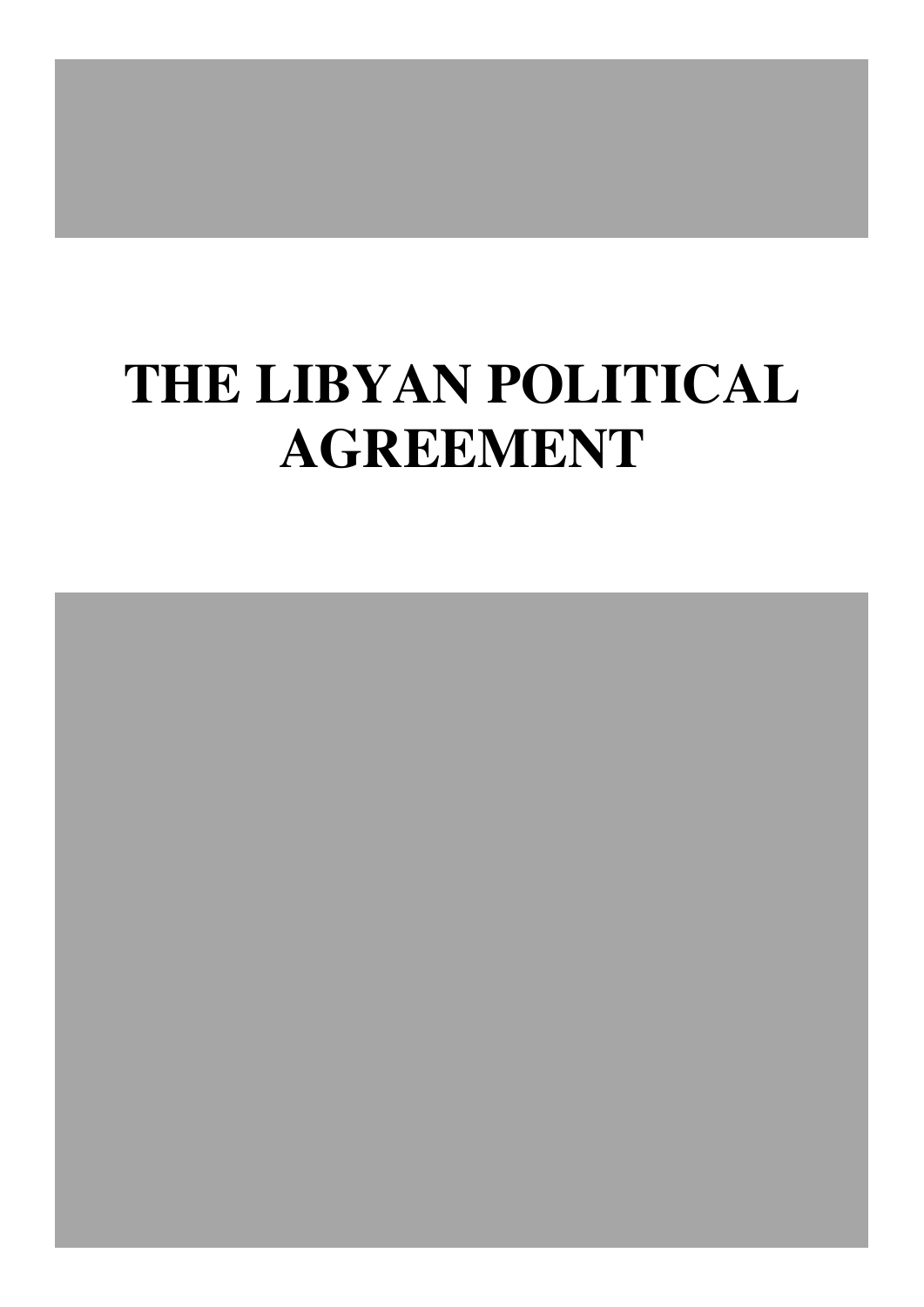#### **Preamble**

*Concurring* that the peaceful settlement of the crisis in Libya requires a clear commitment and an unequivocal determination on the part of Libya's political representatives, with the broad support of all parties, as well as the concerted and sustained efforts of all of the people of Libya, *Responding* to the needs of the legitimate state institutions to have clear arrangements with regards to the management of Libyan affairs until the adoption and implementation of the Libyan Constitution,

*Expressing their commitment* to the higher national interest of Libya and to placing it above all other priorities,

*Asserting* the importance of drafting a permanent constitution for Libya that achieves the ambitions and aspirations of the Libyan people towards building the state of institutions based on the rule of law and respect of human rights,

*Affirming their commitment* to the democratic track based on respect for the outcome of the electoral process and the principle of peaceful transfer of power*,*

*Expressing their determination* to ensure that all Libyans have the opportunity to participate effectively in state-building efforts,

*Expressing their resolve* to re-establish a stable environment that enjoys peace and security so as to enable state institutions to effectively meet the needs of the Libyan people and maintain their gains,

*Expressing their resolve* that the legitimate state authorities shall have the exclusive use of force in Libya in a manner that complies with the principle of the rule of law, Libya's obligations under international human rights law and the rights and liberties of the Libyan people; and that security sector officials are subject to civilian oversight and accountability in accordance with the Libyan legislations in force,

*Expressing their condemnation of* violations of human rights and international humanitarian law, including the targeting of civilians and civilian institutions; and their commitment to put an end to impunity,

*Underscoring* the important role of Libyan women in conflict prevention and resolution as well as in peace building, and the importance of their equal contribution to all efforts that aim to resolve the Libyan crisis; also, the need to increase their decision-making role in relation to those efforts and participation in the political process.

*Expressing* their determination to engage the youth in peace making, promote their role in the political process, and strengthen them so as to confront all forms of terrorism,

*Expressing their grave concern over* the growing threat posed by terrorist groups against Libya's sovereignty, national unity, territorial integrity and democratic transition; and their total rejection of extremism and terrorism, in all its forms and manifestations and regardless of its motives,

*Looking forward to* building a secure and coherent society in which national reconciliation, justice, respect for human rights and freedom of expression prevail,

*Expressing their commitment* to preserving Libya's independent institutions and resolve to act in the long term interests of the Libyan people with unified governance structures under a Government of National Accord, whose role is to safeguard Libya's resources for the benefit of all Libyans, and

*Reiterating* Libya's commitment to its international obligations,

*The Participants in the Libyan Political Dialogue agree to the following:*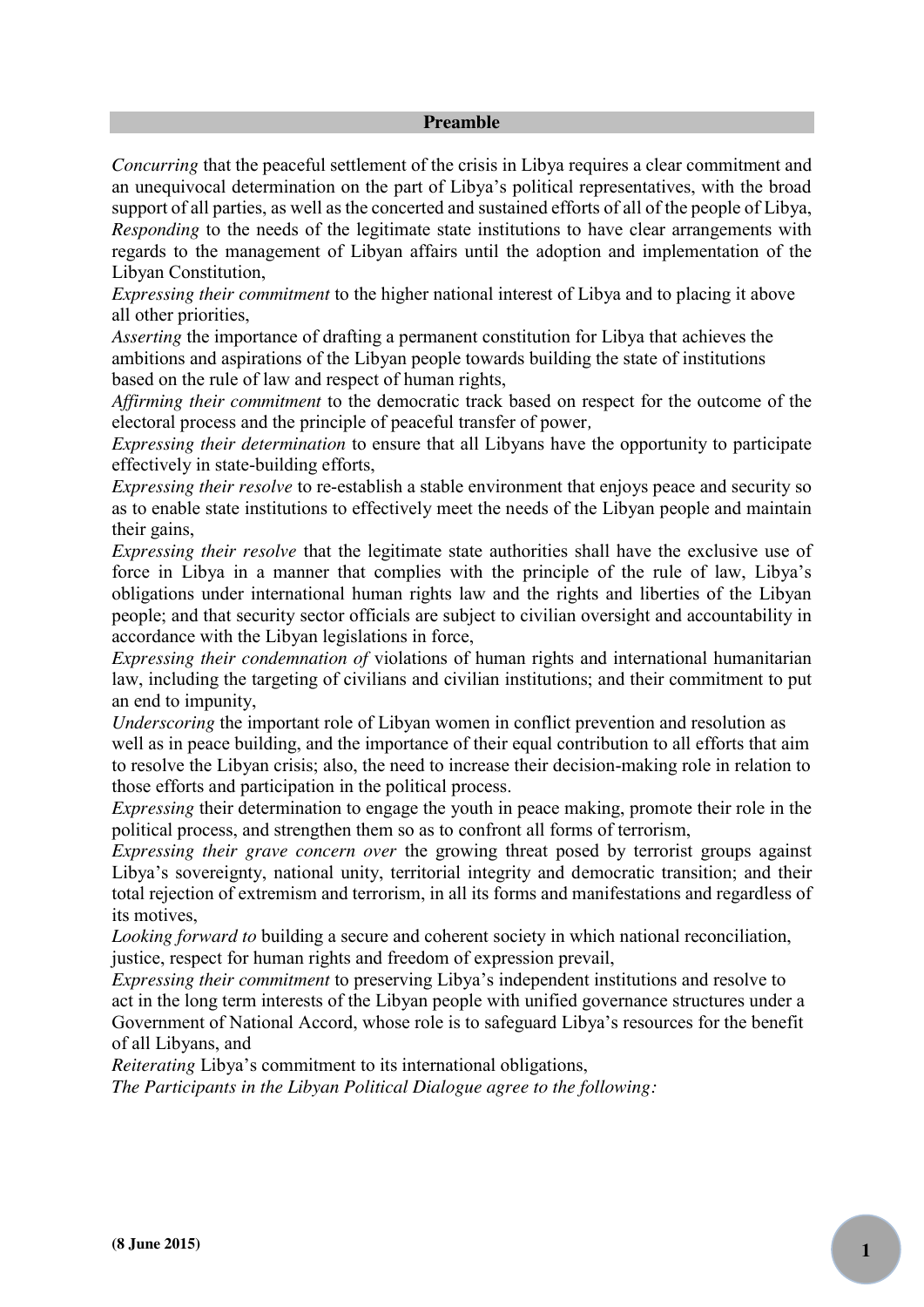## **Governing Principles**

This Agreement as well as its implementation and interpretation shall invoke the following principles:

- 1. Commitment to the protection of the national and territorial integrity of Libya, as well as its sovereignty, independence and its full control over its international borders, and rejection of any foreign intervention in Libyan internal affairs.
- 2. Full commitment to the Constitutional Declaration, and to the political process that is based on the principles of democracy and peaceful transfer of power.
- 3. Commitment to the respect of the principle of separation of the three powers, legislature, executive, and judicial.
- 4. Commitment to the principles of the 17 February Revolution as included in the preamble of the Constitutional Declaration, and that are based on justice, equality, respect for human rights and the building of the state of law and institutions.
- 5. Affirmation of the principle of equality between Libyans in terms of enjoyment of civic and political rights and equal opportunity, and rejection of any discrimination between them for whatever reason.
- 6. Commitment to the principle of respect of the judiciary and its independence and ensuring its integrity and impartiality.
- 7. Commitment that the House of Representatives is the only legislative authority in the country during the transitional period.
- 8. Commitment to authorities and powers granted to the Government of National Accord and State Council, as well as their role in contributing to the legislative process in accordance with this Agreement.
- 9. Commitment of the House of Representatives, State Council and Government of National Accord as well as other institutions that stem from this Agreement to upholding the principle of consensus during the performance of its functions and the promotion of cooperation and coordination between them in order to ensure proper conduct of the democratic process as well as integration and balance between all authorities.
- 10. Full commitment to the pertinent Security Council resolutions.
- 11. Commitment to the formation of a government of national accord that leads the executive body and that works towards the implementation of an agreed action programme.
- 12. Monopoly by the State over the exclusive right to the legitimate use of force.
- 13. Rejection and criminalization of all forms of violence, threat of use of violence, or incitement to use violence to achieve political goals, and the need to apply the law to anyone who incites hatred and violence.
- 14. Condemnation of and combatting terrorist acts of all forms, types and funding sources, as well as commitment to the exclusive responsibility of the State for counter-terrorism, provided that it adheres to legal procedures as well as human rights law and international humanitarian law as stipulated in the relevant international agreements, conventions and standards.
- 15. The state's monopoly of the establishment of the two institutions of army and security in accordance with the law and in service to the public interest. The Army shall commit itself to the non-prejudice of the constitutional system; officers and noncommissioned officers as well as soldiers shall be prohibited from exercising political action. It shall also be prohibited for any individual, body or group to establish military or para military formations, groups or organizations outside the legitimacy of the state.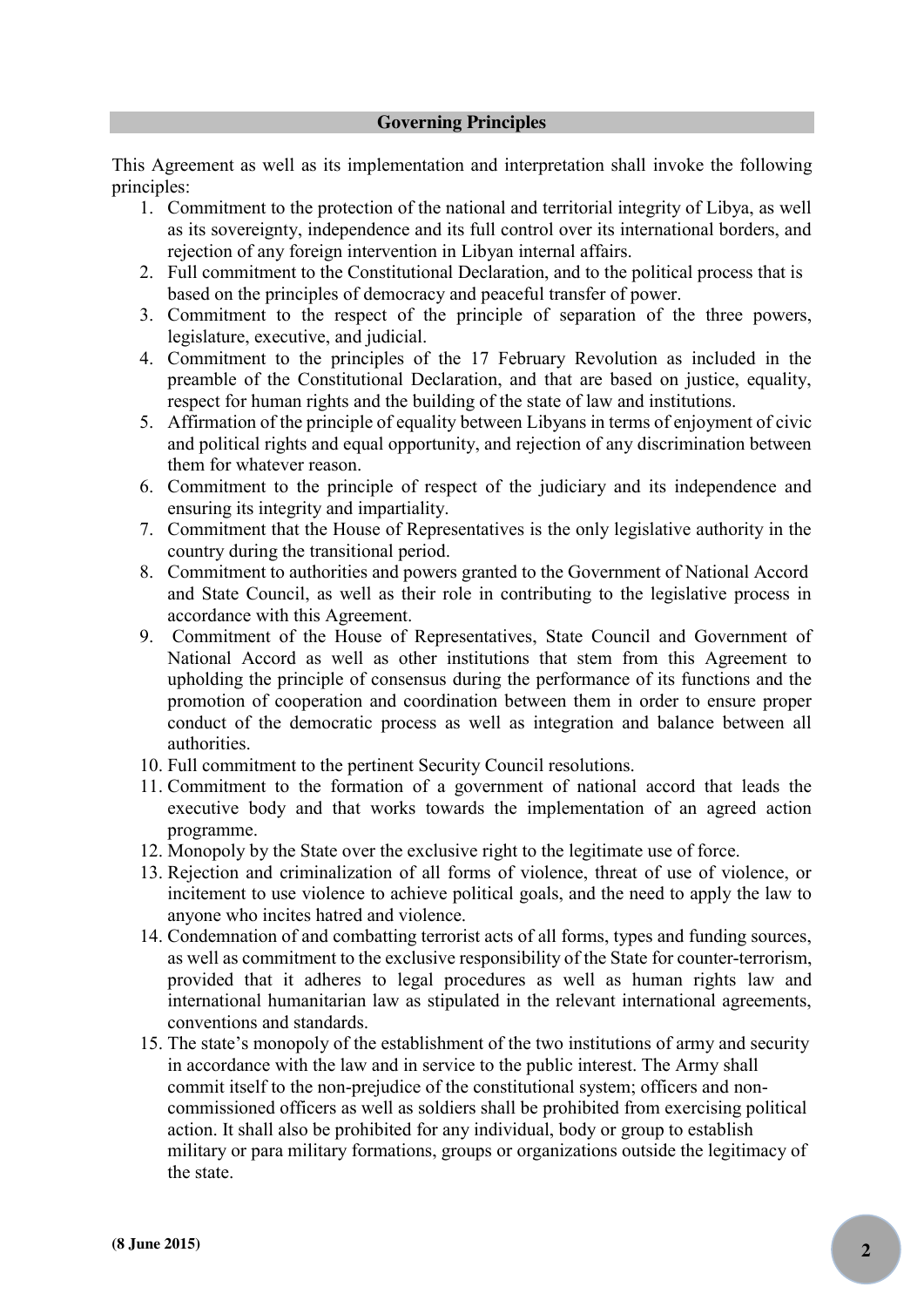- 16. Commitment to establish and activate security institutions at the top of which are the army and police that protect the homeland and ensure the safety and security of citizens, as well as support and develop them based on Libyan legislations in force that guarantee transparency, accountability, effectiveness and professionalism, and under the supervision of the civilian authority.
- 17. Commitment to the implementation of the decisions of the legislative authority concerning the disbandment of armed formations, rehabilitation of their members and their integration in civilian and military state institutions in keeping with international standards and practices.
- 18. Commitment to removing all armed formations from all residential areas.
- 19. Safeguarding the rights of cultural components, as they are considered an integral and fundamental component of the Libyan people, within the state of citizenship and the unifying national identity.
- 20. Rejection of inciting hatred and spreading accusations of blasphemy, treason, extremism, fundamentalism and defamation as well as all forms of discrimination and contempt; and commitment to the non-use of media outlets, of all types, in committing any of such acts.
- 21. Non-permissibility of detention or arrest except according to the law. Commitment to placing all prisons, detention and holding centres under the effective control of the judicial authority, and implementing Libyan laws that relate to the release of all persons held without charge or trial, and promptly and fairly bring to trial persons required for prosecution. Also, commitment to disclosing the fate of missing persons.
- 22. Pursuing and punishing perpetrators of all forms of torture crimes and other forms of mistreatment against those detained, whoever they are.
- 23. Activate transitional justice and national reconciliation mechanisms in order to uphold the truth and achieve accountability, reconciliation, reparation and reform of state institution, in line with the Libyan legislations in force and international standards.
- 24. Total Commitment to addressing the humanitarian situation of the refugees and displaced persons as well as facilitating their voluntary return in dignity and safety to their areas as soon as possible; also pledge providing them with protection and compensation for the damages they sustained, taking into account the financial burdens borne by the Libyan State.
- 25. Commitment to work towards combatting human trafficking and illegal migration through the concerted efforts of concerned states and in close cooperation with the international community and neighbouring states, while reaffirming respect for the pertinent rules of international law.
- 26. Activation of the decentralized system as a basis for local governance within the framework of the unity of the State.
- 27. Commitment to the principles of transparency and anti-corruption, and adherence to international standards in the area of the State's public contracting and in all its internal and external transactions.
- 28. Recognition of the importance of the continuing independence and integrity of the economic and oversight sovereign institutions.
- 29. Preservation of natural wealth, national resources as well as the state's financial and economic institutions that belong to all Libyans, and investing them for the benefit of the people and future generations. It shall not be permissible to control or dispose of them unless by official state authorities and in accordance with the relevant Libyan legislations in force; and they shall not be made involved in any political conflict.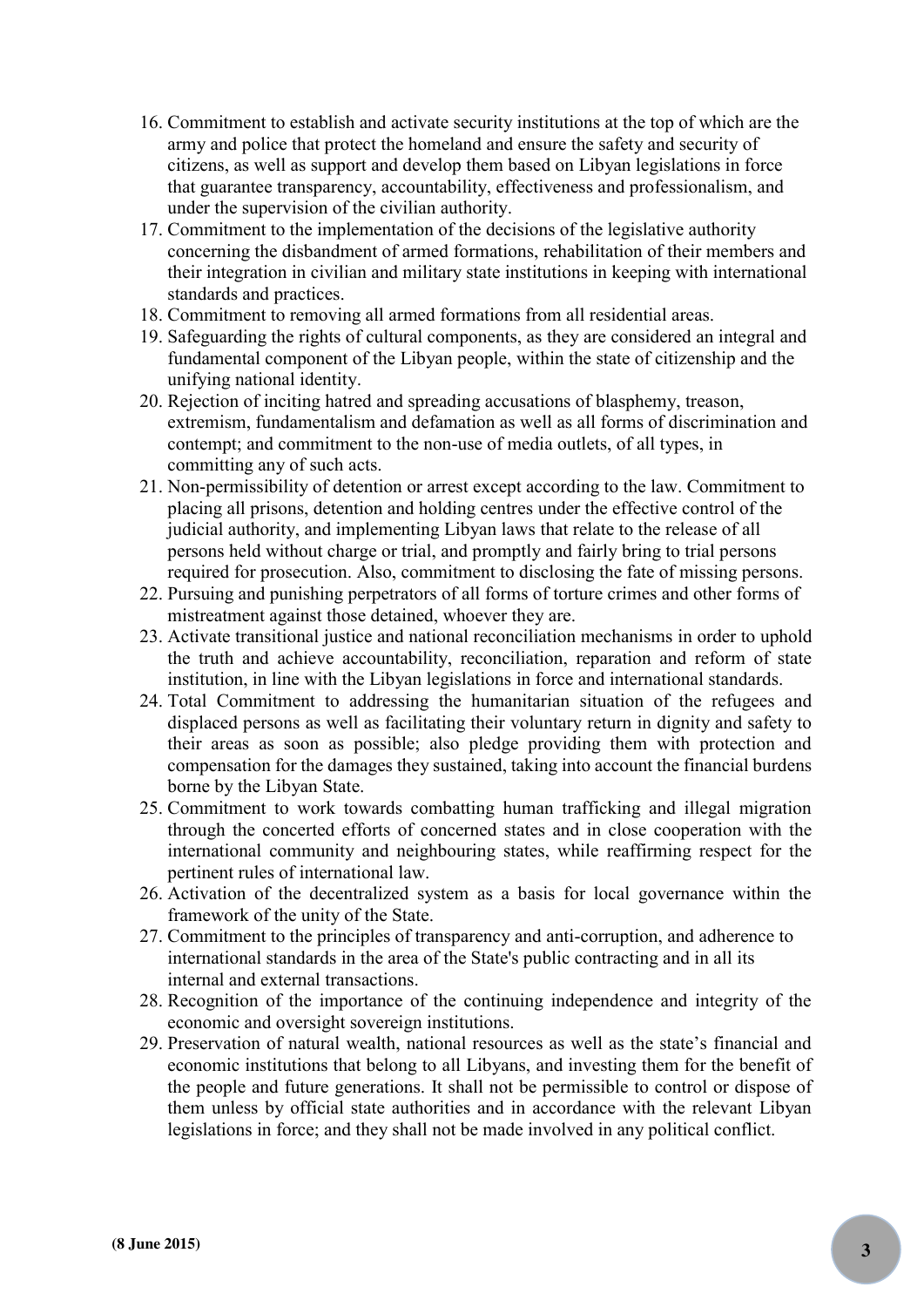## **Article (1)**

- 1. The formation of the Government of National Accord comes at a time when the country is experiencing exceptional circumstances. It derives its strength from being the culmination of the Libyan political agreement. Its success requires continued support from all parties to enable it to perform its tasks properly.
- 2. The Government of National Accord shall be established on the basis of competency and equal opportunity. It shall be assigned to exercise the tasks of the executive authority. It shall consist of a Council of Ministers chaired by the Prime Minister, and the membership of two Deputy Prime Ministers and a number of ministers. Its main headquarters shall be in the capital, Tripoli and it can perform its functions from any other city.
- 3. A Presidency Council for the Council of Ministers shall be established and chaired by the Prime Minister with the membership of the two Deputy Prime Ministers and two Ministers, one of whom shall be for the Presidency of the Council of Ministers and Legislation Affairs, and the other shall be for Specialized Councils Affairs. Any decision shall require unanimity of the President of the Presidency Council of the Council of Ministers and his two deputies.
- 4. The term of the Government of National Accord shall be one year as of the date of entry into force of this Agreement. In case the formation of the new government pursuant to the Libyan Constitution is not possible during the term of the Government of National Accord, the Libyan Political Dialogue shall meet two weeks prior to the end of the term of the Government of National Accord in a session specifically convened for this purpose to consider the renewal of that term for one additional year only. In all cases, the term of the Government shall end immediately after the formation of the executive authority as per the Libyan Constitution or the expiry of its specified duration, whichever is earlier.
- 5. A vote of no confidence against the Government of National Accord shall require the agreement of two-thirds of the members of the House of Representatives. In this case, the dismissal shall not be valid unless with the agreement of two thirds of the members of the State Council via a decision that shall be issued within a period that does not exceed fifteen (15) days as of the date of the House of Representatives voting.

## **Article (2)**

- 1. While taking into account the two principles of competency and non-discrimination, the following conditions as stipulated in the Constitutional Declaration must be fulfilled by whomever is appointed for the membership of the Government of National Accord:
	- a. Must be a Libyan citizen, who enjoys civil and political rights
	- b. Age upon appointment must be no less than thirty (30) years for the Prime Minister and twenty-five (25) years for ministers.
	- c. Must not hold the nationality of another state
	- d. Must not be married to a non-Libyan woman
	- e. Must submit a declaration that includes his movable and immovable properties inside and outside Libya, as well as those of his spouse and minor children.
- 2. The Government of National Accord shall give the necessary consideration to the geographic dimension, cultural components and fair representation of women and youth when selecting its members.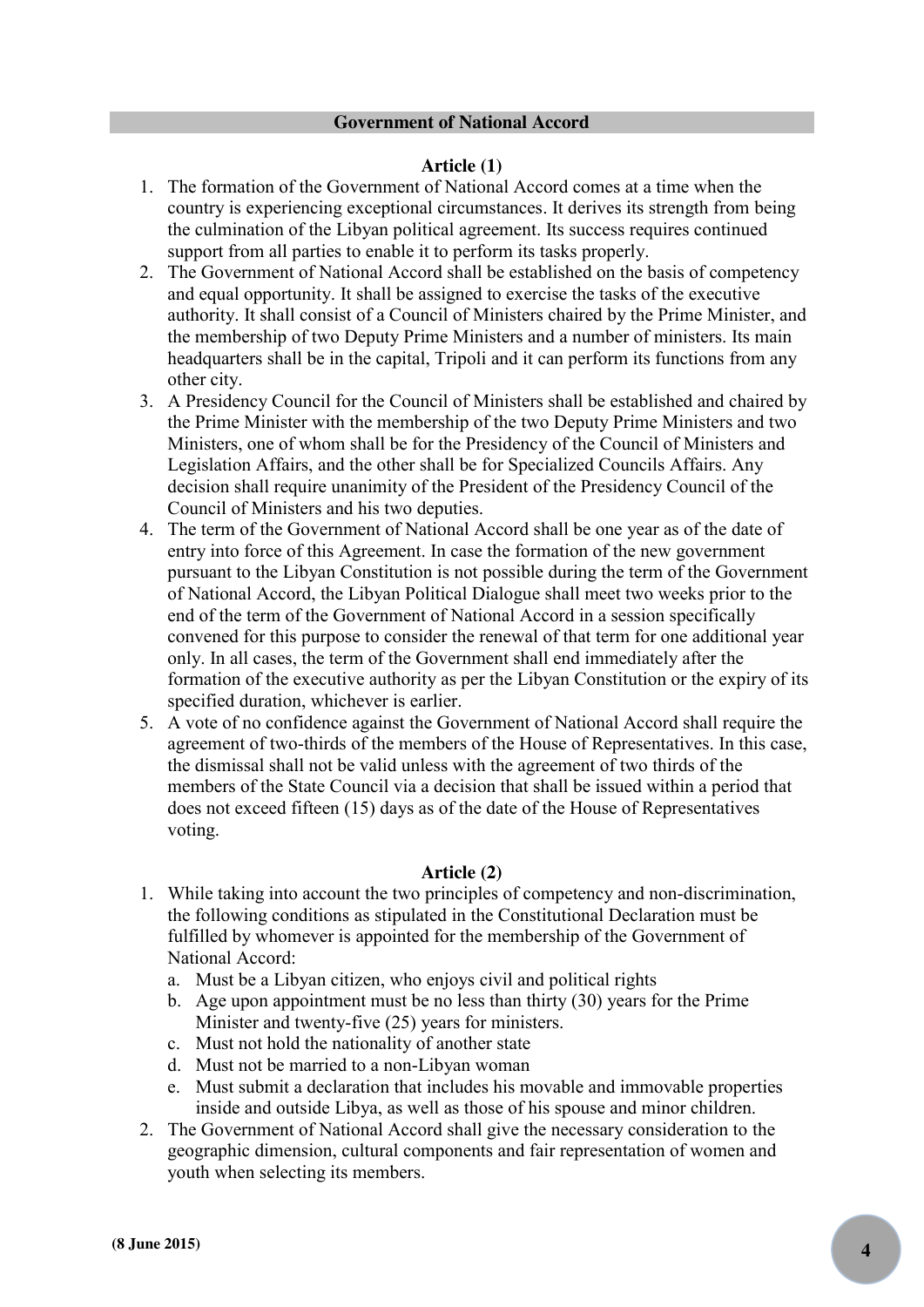- 3. The assigned Prime Minister and his two deputies shall select the ministers based on a unanimous agreement between them and after convening a consultation session with members of the Libyan Political Dialogue specifically for this purpose.
- 4. Annex 1 of this Agreement specifies the names of the Prime Minister as well as his two deputies and members of the Government.

# **Article (3)**

The Prime Minister, within a period that does not exceed one month of the adoption of this Agreement, shall submit a full list of the members of the Government of National Accord and its programme to the House of Representatives in order to be endorsed in accordance with the legally stated procedures within a period that does not exceed ten (10) days of its submission to the House of Representatives.

## **Article (4)**

The resignation of the Prime Minister, his death or vacancy of his position for any reason whatsoever shall lead to the resignation of the whole Government. In this case, the outgoing government shall continue functioning as caretaker government until the formation of a new government. The Libyan Political Dialogue shall meet, in addition to five representatives for each of the House of Representatives and the State Council, in a session specifically convened for this purpose within a date no later than ten (10) days of the date on which the post became vacant in order to agree on a replacement for him. This selection shall be endorsed by the House of Representatives.

## **Article (5)**

In case either Deputy Prime Ministers positions becomes vacant for any reason whatsoever, the Libyan Political Dialogue shall meet, in addition to five representatives for each of the House of Representatives and the State Council, in a session specifically convened for this purpose within a date no later than ten (10) days of the date on which the post became vacant in order to agree on a replacement for him. This selection shall be endorsed by the House of Representatives.

## **Article (6)**

The Prime Minister and his two deputies may remove any minister based on their unanimous agreement, provided that the Minister continues in a caretaking capacity until the replacement is presented to the House of Representatives within ten (10) days of the removal to receive the vote of confidence.

## **Article (7)**

The Government of National Accord shall adopt during its first meeting its own decisionmaking mechanisms with a two-thirds majority of its members.

## **Article (8)**

The Presidency Council of the Council of Ministers, which comprises the Prime Minister, as well as the membership of the two Deputy Prime Ministers and the two Ministers for the Presidency of the Council of Ministers and Legislation Affairs and Specialized Councils Affairs, shall have the following terms of reference:

- 1. Terms of Reference of the President of the Presidency Council of the Council of Ministers
	- a. Represent the State in its foreign relations.
	- b. Accredit representatives of states and foreign bodies in Libya.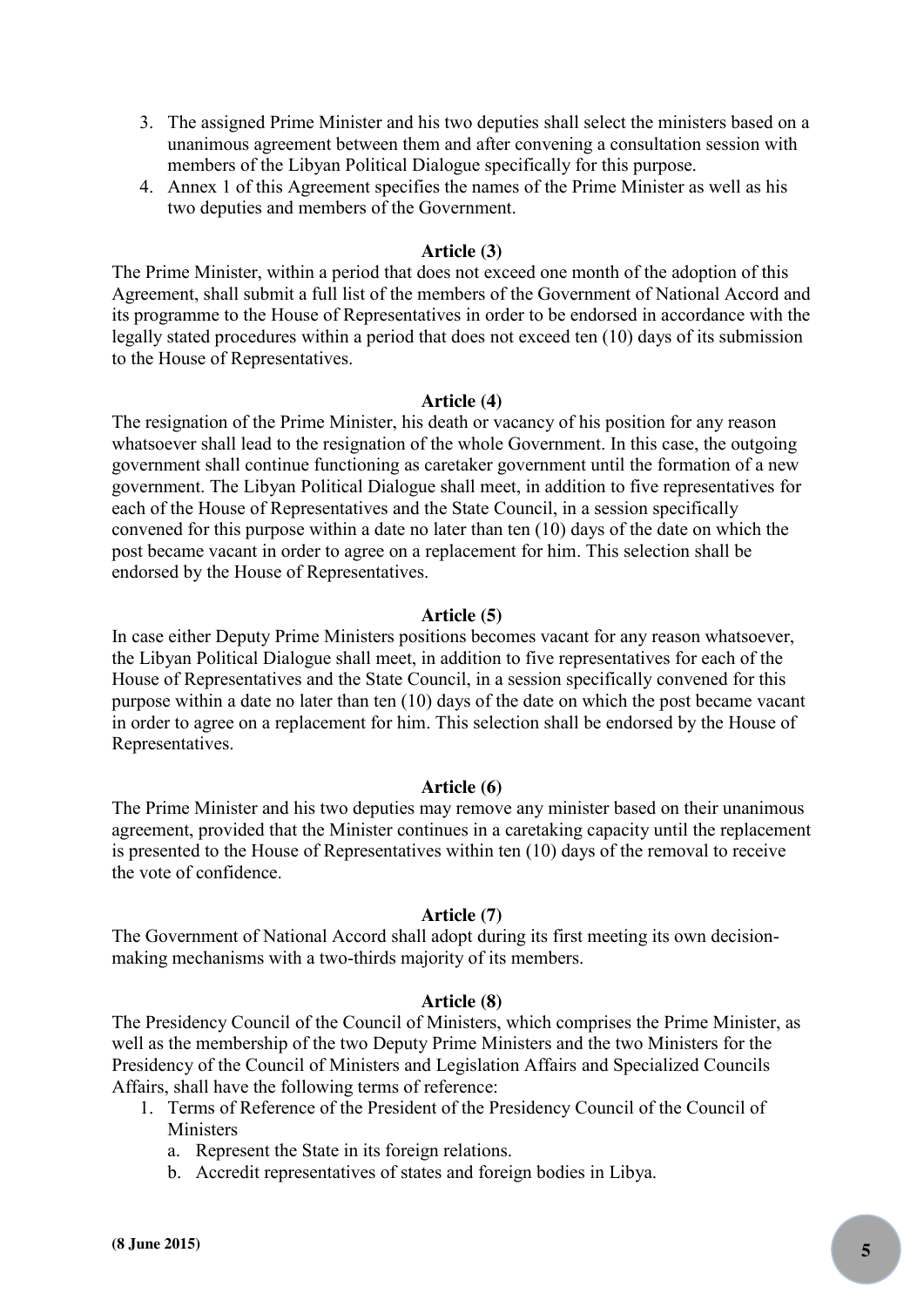- c. Supervise the work of the Council of Ministers, and guide the Council of Ministers with regards to the performance of its terms of reference as well as preside over its meetings.
- d. Issue laws endorsed by the House of Representatives within two weeks of their endorsement.
- 2. Terms of Reference of the Presidency Council of the Council of Ministers:
	- a. Assume the functions of the Supreme Commander of the Libyan army
	- b. Appointment and removal of the Head of the General Intelligence Service upon the approval of the House of Representatives.
	- c. Appointment of ambassadors and representatives of Libya in international organizations based on a proposal from the Minister of Foreign Affairs.
	- d. Appointment and removal of senior officials.
	- e. Declaration of states of emergency, war and peace, and adoption of exceptional measures upon the approval of the National Defence and Security Council. The matter shall be presented to the House of Representatives for endorsement within no more than ten (10) days of its issuance.
	- f. Conclude international agreements and conventions provided that they are endorsed by the House of Representatives.

# **Article (9)**

The Council of Ministers shall exercise the executive authority and ensure normal functioning of public state institutions and structures according to the following terms of reference:

- 1. Establish and implement the Government programme for the duration of its term, taking into consideration the priorities stated in Annex 2 of this Agreement.
- 2. Propose the necessary draft laws for performing its tasks and submit them to the House of Representatives for endorsement.
- 3. Issue bylaws as well as administrative decisions and directives as required for the implementation of the Government programme in accordance with legislations in force.
- 4. Manage national affairs in the interest of the country, according to laws, bylaws, regulations, and decisions in force,
- 5. Prepare the draft general budget and balance sheet of the State.
- 6. Develop and implement temporary emergency financial arrangements as appropriate upon conducting necessary consultation with the Central Bank of Libya, the Audit Bureau and relevant oversight authorities, according to the provisions of the financial law in force.
- 7. Issue decisions regarding the structure and management of the executive bodies and institutions affiliated with the Government as it deems necessary and appropriate, and after consultation with the relevant authorities,
- 8. Negotiate international conventions and agreements
- 9. Implement the tasks stipulated in this Agreement.

# **Article (10)**

The Government of National Accord shall commit itself to submit a draft law upon consultation with the State Council and the National Defence and Security Council. The draft law shall specify the competencies of the Supreme Commander of the Libyan Army as well as the competencies of the leadership levels in the army within a period that does not exceed three months of the date of commencing its functions; it shall be presented to the House of Representatives for its endorsement.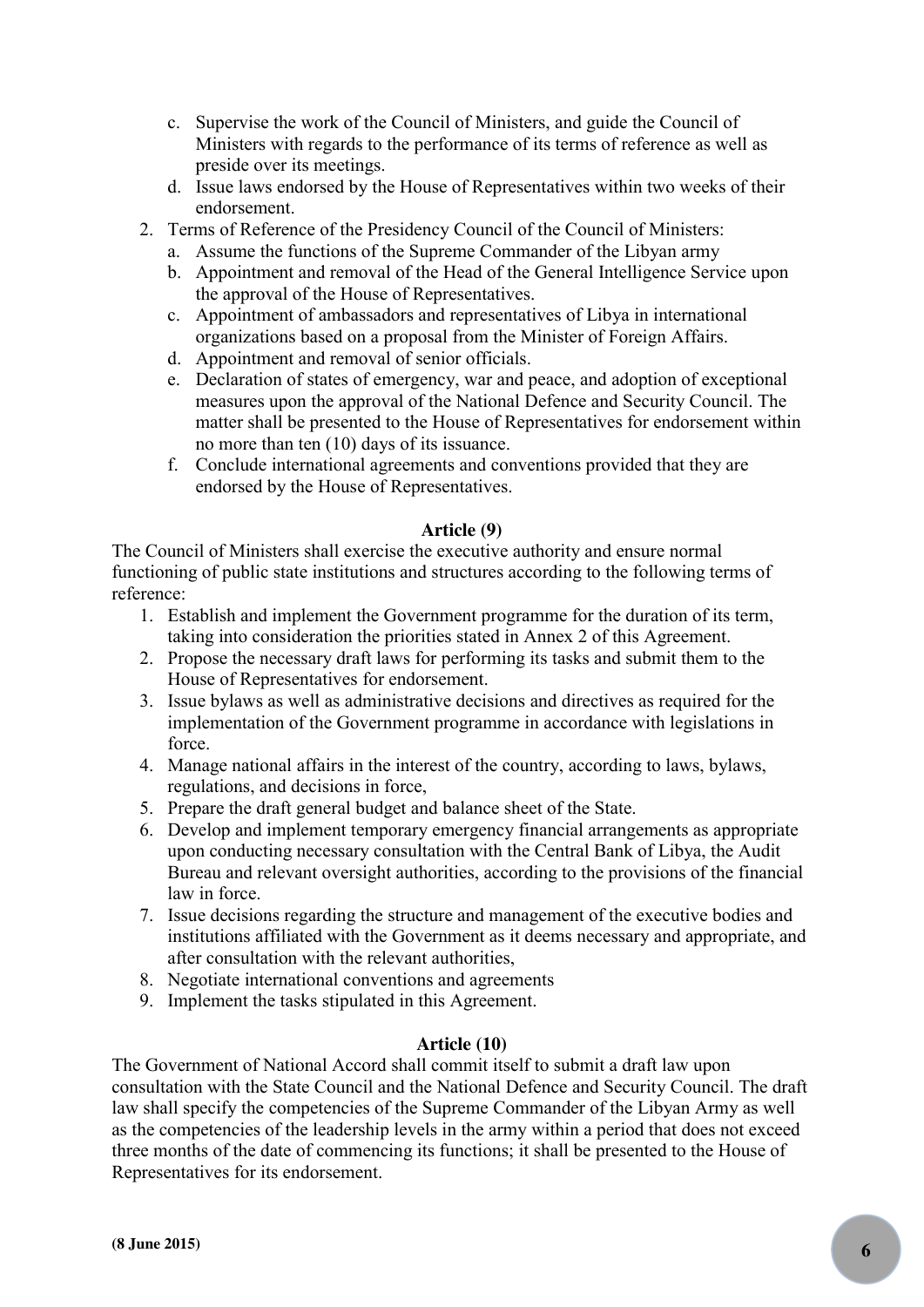# **Article (11)**

The Government of National Accord shall commit itself to the formation of a Women Support and Empowerment Unit under the Presidency of the Council of Ministers.

## **The Legislative Authority**

#### **Article (12)**

The legislative authority of the State, during the transitional period, shall be undertaken by the House of Representatives, which was elected in June 2014; it shall practice its competencies based on the Constitutional Declaration and its amendment as per this Agreement.

## **Article (13)**

The House of Representatives shall undertake the legislation authority through enacting legislations for the transitional period, granting the vote of confidence or no confidence to the Council of Ministers as per the items of this Agreement, adopting the general budget, performing oversight over the executive authority and endorsing the public policy submitted by the Government.

## **Article (14)**

The submission of draft laws shall be initiated by no less than ten (10) members; and draft laws shall be submitted by the Council of Ministers. The Prime Minister shall undertake the submission of draft laws on endorsing international conventions as well as draft financial laws.

## **Article (15)**

- 1. Governor of the Central Bank of LibyaThe Libyan Political Dialogue, in addition to five representatives for each of the House of Representatives and the State Council, shall meet within sixty (60) days of the date on which the Government of National Accord is established, in a session specifically convened to deliberate on the suitable decision for:
	- a. Governor of the Central Bank of Libya
	- b. Head of the Audit Bureau
	- c. Head of the Administrative Oversight Authority
	- d. Head of the Anti-corruption Authority
	- e. Head of the High National Electoral Commission
	- f. The Public Prosecutor.
- 2. The appointment and removal of sovereign positions indicated in the previous paragraph shall require the meeting of the Libyan Political Dialogue in a sessions specifically convened for this purpose in the presence of five representatives for each of the House of Representatives and State Council so as to take the suitable decisions. Such decision shall be endorsed by the House of Representatives.

#### **Article (16)**

The House of Representatives, after being joined by the boycotting members who wish to do so shall convene a session dedicated to the consideration of the following issues:

- 1. The interim location for the convening of the House of Representatives.
- 2. Review of the rules of procedure of the House of Representatives.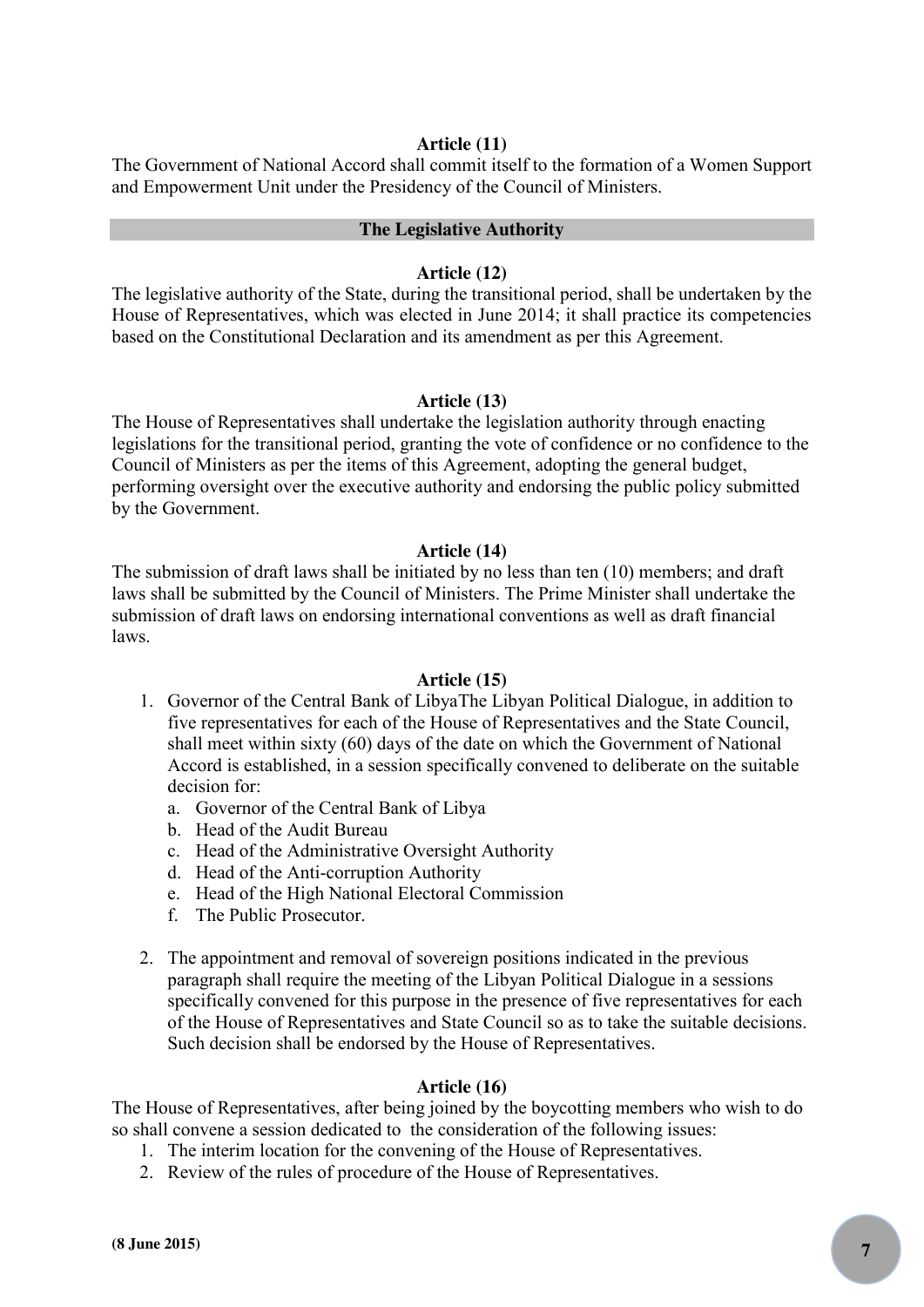- 3. Formation of the House of Representatives' committees.
- 4. Decisions and legislations that were issued by the House of Representatives.
- 5. Development of legislative work in order to promote efficiency and transparency.

Provided that action is taken on such issues no later than 30 June 2015.

# **Article (17)**

United Nations Support Mission in Libya shall facilitate an urgent meeting between the House of Representatives and its boycotting members so as to prepare for the implementation of the previous article.

# **Article (18)**

The term of the House of Representatives, convened as per Article 16 of this Agreement, shall continue until the end of the mandate of the Government of National Accord, or the convening of the first session of the legislative authority as per the Libyan Constitution, whichever is earlier.

# **The High Council of State**

# **Article (19)**

- 1. The State Council shall be the highest consultative body of the State and shall carry out its work independently guided by the Constitutional Declaration and the Libyan legislations in force. It shall have legal personality and financial independence.
- 2. The State Council shall express binding opinion with a qualified majority on draft laws and decisions of a legislative nature, which the Government of National Accord intends to refer to the House of Representatives.
- 3. The State Council shall express advisory opinion and offer necessary proposals to the Government of National Accord in matters relating to concluding of or acceding to international agreements.
- 4. The State Council must reply in writing to any request by the Government of National Accord within fourteen (14) days of the date of receiving it.

# **Article (20)**

The State Council shall organize its work based on Annex 3 of this Agreement.

# **Article (21)**

In its first meeting, the State Council shall elect its President, two deputies and a rapporteur, and shall develop its own bylaws. The Council shall hold periodical meetings, the duration between which shall not exceed thirty (30) days.

# **Article (22)**

- 1. The main headquarters of the State Council shall be in the capital, Tripoli.
- 2. The term of the State Council shall end with the end of the term of the Government of National Accord as per the text of this Agreement.

# **Article (23)**

1. The State Council shall consist of one hundred and twenty (120) members. They shall be selected via consultation among the parties participating in the Libyan Political Dialogue, provided that ninety (90) members of them are selected from among the members of the General National Congress, who were elected in July 2012 through an agreed mechanism in Annex 4 of this Agreement. The remaining members of the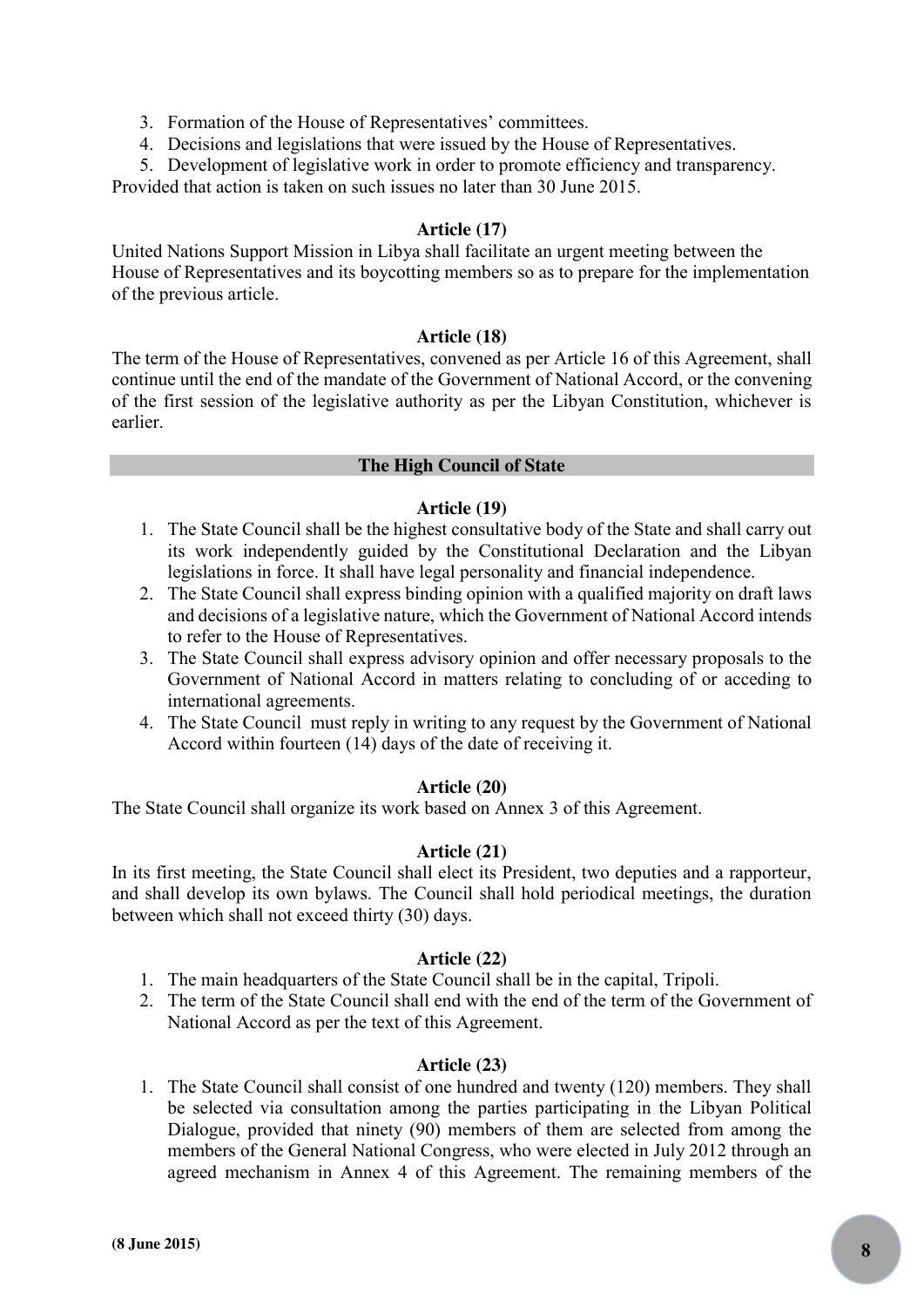Council shall be selected from personalities, who are respected and trusted by the Libyans, and whose standing in state affairs, civil society, local and tribal community is well recognized. The selection shall take into account geographic dimension, cultural components and the representation of women and youth.

2. In case any of the State Council members' seats becomes vacant for any reason whatsoever, the Council shall appoint a replacement during any of its subsequent meetings with the agreement of two-thirds of its members.

# **Article (24)**

- 1. The House of Representatives and State Council shall commit themselves, two months before concluding the work of the Constitution Drafting Assembly, by 24 October 2015, to establish a joint committee between them, which task shall be proposing the necessary draft laws for completing the transitional period, on top of which are the laws on referendum and general elections. The Government of National Accord shall submit such laws to the House of Representatives for endorsement.
- 2. The House of Representatives, the State Council and the Government of National Accord shall commit themselves to the promotion of cooperation and coordination between them so as to provide a suitable atmosphere for the conduct of the referendum on the Constitution and the general elections, as well as the peaceful transfer of power.

# **Article (25)**

The State Council shall also be competent to examine and propose the necessary policies and recommendations for the following topics:

- 1. Support to the implementation of the Libyan Political Agreement.
- 2. Support to national unity.
- 3. Protection of the core foundations of society.
- 4. Economic and social development projects according to the Government's programme and priorities.
- 5. Combatting terrorism, extremism, violence and exclusion.
- 6. Support to national reconciliation efforts and social peace through current mechanisms.
- 7. Voluntary and safe return of refugees and displaced persons.
- 8. The role of media in supporting peace efforts and rejection of the culture of violence and hatred.
- 9. Support and assist fact-finding commissions and anti-corruption institutions towards the conduct of their duties.

# **Article (26)**

- 1. The State Council shall express its opinion in other matters on which the Government of National Accord wants to seek its advice. It may, to that end, prepare the necessary notes, studies and reports, provided that when submitting its proposals it adheres to the standards and limitations that the Government specifies for it.
- 2. In order to fulfil its tasks, the Council may establish specialized committees from among its members, and may utilize the assistance of the competent and experienced Libyan experts.

# **Article (27)**

The House of Representatives shall have the right to take the opinion of the State Council in issues that it deems suitable.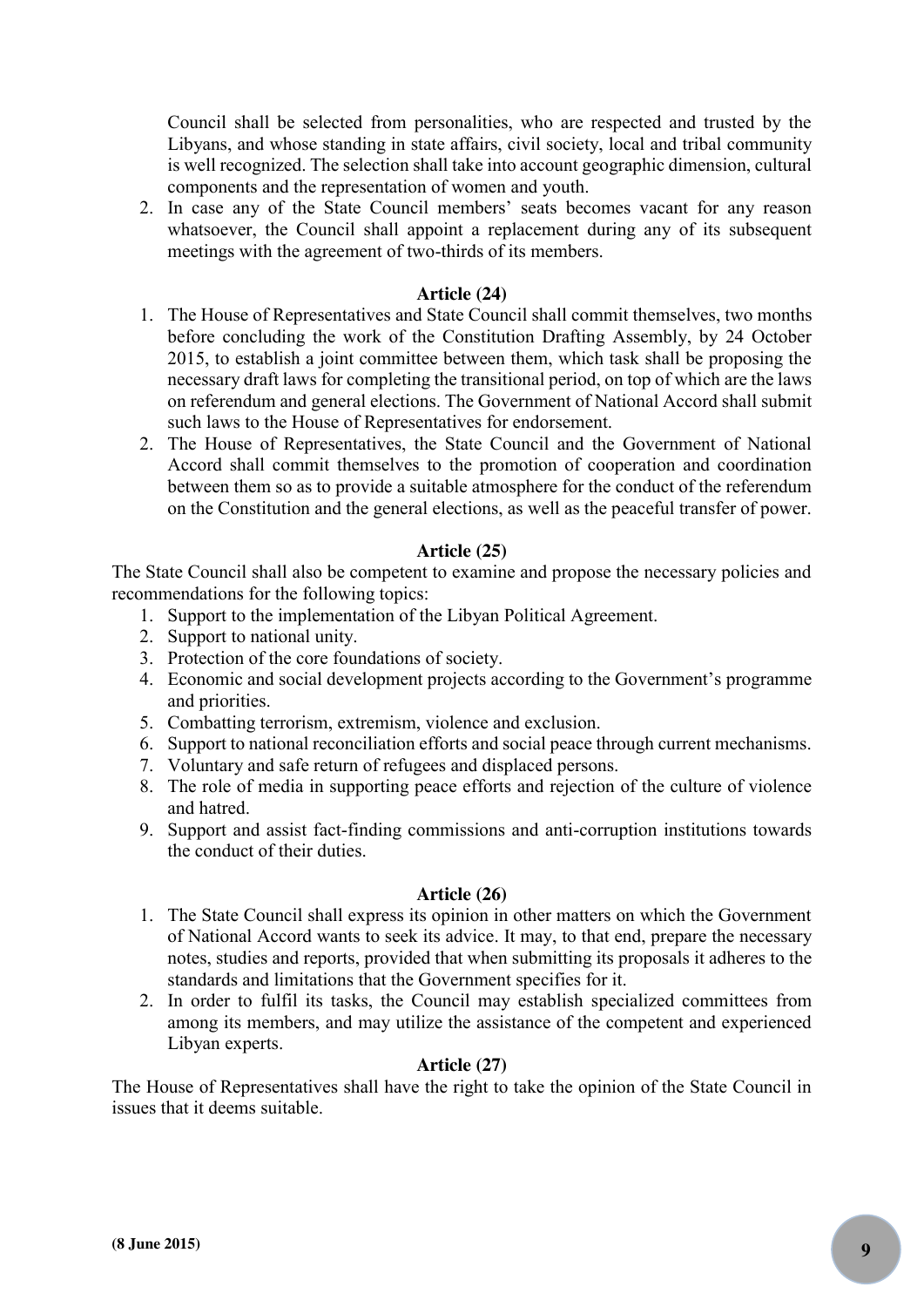# **Article (28)**

The Prime Minister, his deputies and ministers may attend the sessions of the State Council or one of its committees so as to express opinion in related topics.

# **Confidence Building Measures**

# **Article (29)**

- 1. All parties to this Agreement shall work towards collecting complete information on abductees and missing persons and submit it to the Government of National Accord, which shall commit itself to establish an independent body on missing persons pursuant to the provisions of Law 1 of 2014 within sixty (60) days of commencing the performance of its tasks.
- 2. All parties to the conflict shall, within thirty (30) days of the Government commencing the performance of its tasks, release persons held in their custody without legal basis or hand them over to the judicial authorities, which will determine within the following sixty (60) days whether they should be brought before the judiciary or released on the basis of Libyan legislations in force and international standards.
- 3. All parties shall participate in the provision of effective protection to the competent judicial authorities and enable them to review of all detention or arrest cases and an immediate release of all persons who are held or detained without legal basis.The competent authorities shall take the necessary legal procedures in case of noncompliance with implementation.
- 4. Parties to this Agreement shall commit themselves to ensure that the power to hold detainees and prisoners is exclusive to the competent judicial authorities and in officially recognized facilities as per the Libyan legislations in force.
- 5. Parties to this Agreement shall commit themselves to work towards the implementation of Law 9 of 2013 on Transitional Justice, including the appointment of the Board of the Reconciliation and Fact Finding Commission within ninety (90) days of the entry into force of this Agreement.

# **Article (30)**

All parties to this Agreement shall commit themselves to cooperate with the efforts of the Government of National Accord, and the United Nations agencies as well as other relevant authorities to assist refugees and displaced persons in order to return voluntarily and safely as soon as possible to their areas. The Government of National Accord shall establish a committee to oversee this according to a suitable timetable.

# **Article (31)**

- 1. Parties to the conflict shall commit themselves to lift the siege in all besieged cities and areas.
- 2. The Government of National Accord shall provide humanitarian assistance to areas and persons affected by the current conflict, while giving special attention to cities and areas that are most affected by the conflict.
- 3. It shall not be permissible for any party to prevent, obstruct or otherwise interfere with the provision of humanitarian aid by the Government of National Accord, civil society institutions or international organizations.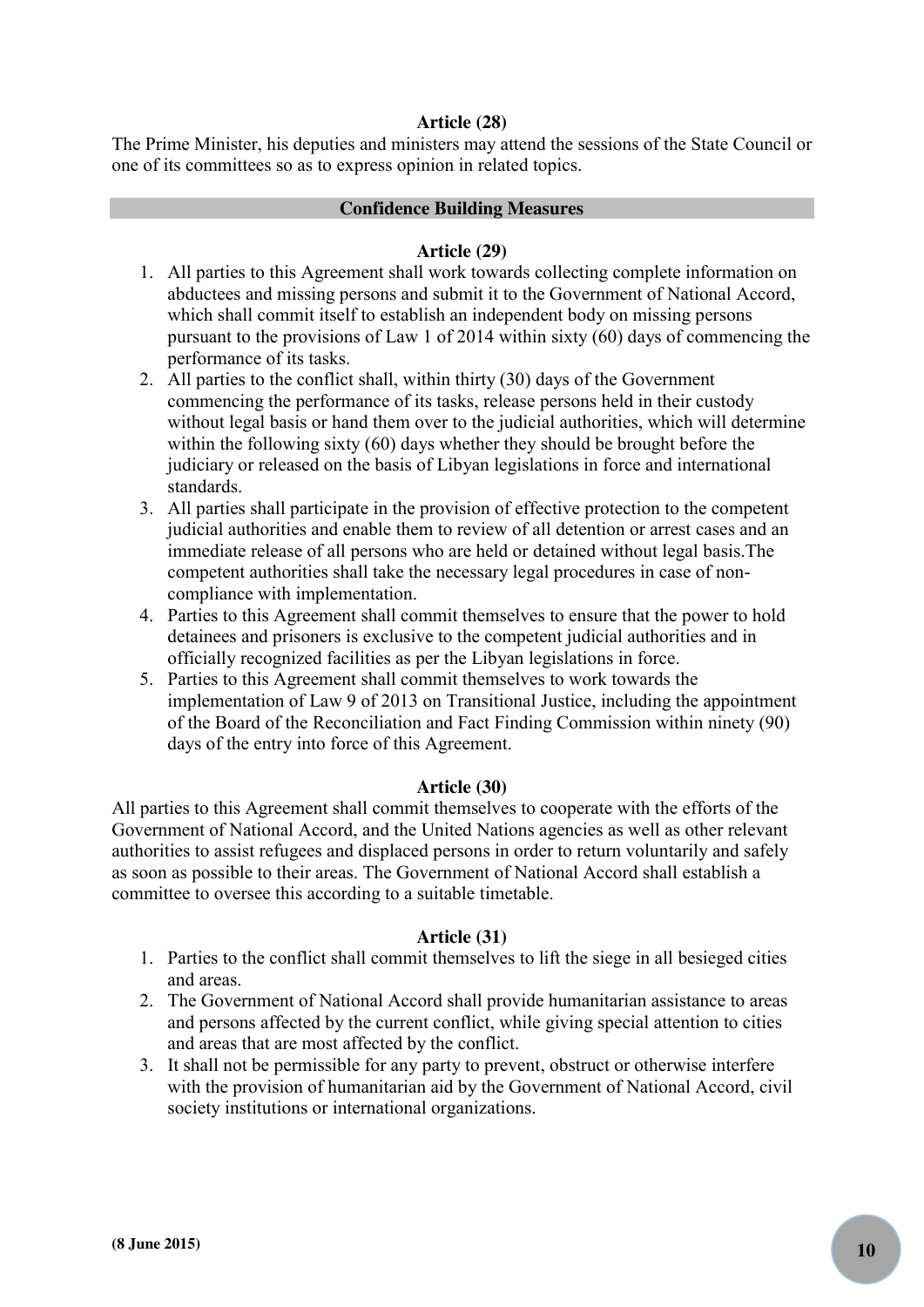# **Article (32)**

- 1. It shall not be permissible for any party to this Agreement to launch or participate in any media campaign that aim to incite or promote any form of violence, hatred, or threat to civil peace and national unity for any reason whatsoever.
- 2. The parties to this Agreement shall support the use of media to promote reconciliation, tolerance and national unity, and to educate the public about this Agreement.

## **Article (33)**

- 1. The Government of National Accord shall have full power and control over the borders of the Libyan State, all airports, maritime ports, land crossings and all vital installations in the Libyan State.
- 2. Parties to this Agreement shall affirm the need to track those who commit the crime of using force against the Government of National Accord's control over any airport, maritime port, land crossing or other vital installation, and the need to arrest and prosecute them so as to receive penalties established by the law.
- 3. All parties to this Agreement shall fully cooperate with measures taken by the Government of National Accord to open airports, maritime ports and land crossings, and to secure air, maritime, and land transportation and navigation. It shall not be permissible to any party to this Agreement to take any action intended to obstruct air, maritime, and land transportation and navigation.
- 4. All parties shall commit themselves to ensure the safety of headquarters and properties that belong to the State and its different institutions and bodies, and to hand them over to it so they become under its full control.

## **Article (34)**

All Libyan, males and females, shall have the right to free movement throughout Libya, and the right to travel abroad via any of the airports, maritime ports or land crossings. No action shall be taken with the intention to restrict anyone's freedom of movement except in accordance with the Libyan legislations in force and based on the orders of the competent judicial authorities.

## **Article (35)**

The Government of National Accord shall continue to support the National Number System project to ensure several financial and administrative purposes, including the fair payment of salaries to Libyans in accordance with the Libyan legislations in force and without any discrimination.

## **Security Arrangements**

## **Article (36)**

- 1. The Libyan Army is the regular military force that comprise officers, noncommissioned officers and soldiers. It undertakes defending Libya, maintaining national unity and the non-prejudice of the constitutional civil system as well as preserving public order and security when needed.
- 2. The police is a civil regular body with judicial powers, tasked with maintaining peace, public order and public health as well as ensuring security, tranquility and the application of laws and regulations, in addition to combating crime before it takes place and arresting its perpetrators upon its occurrence, and protecting lives, money and properties.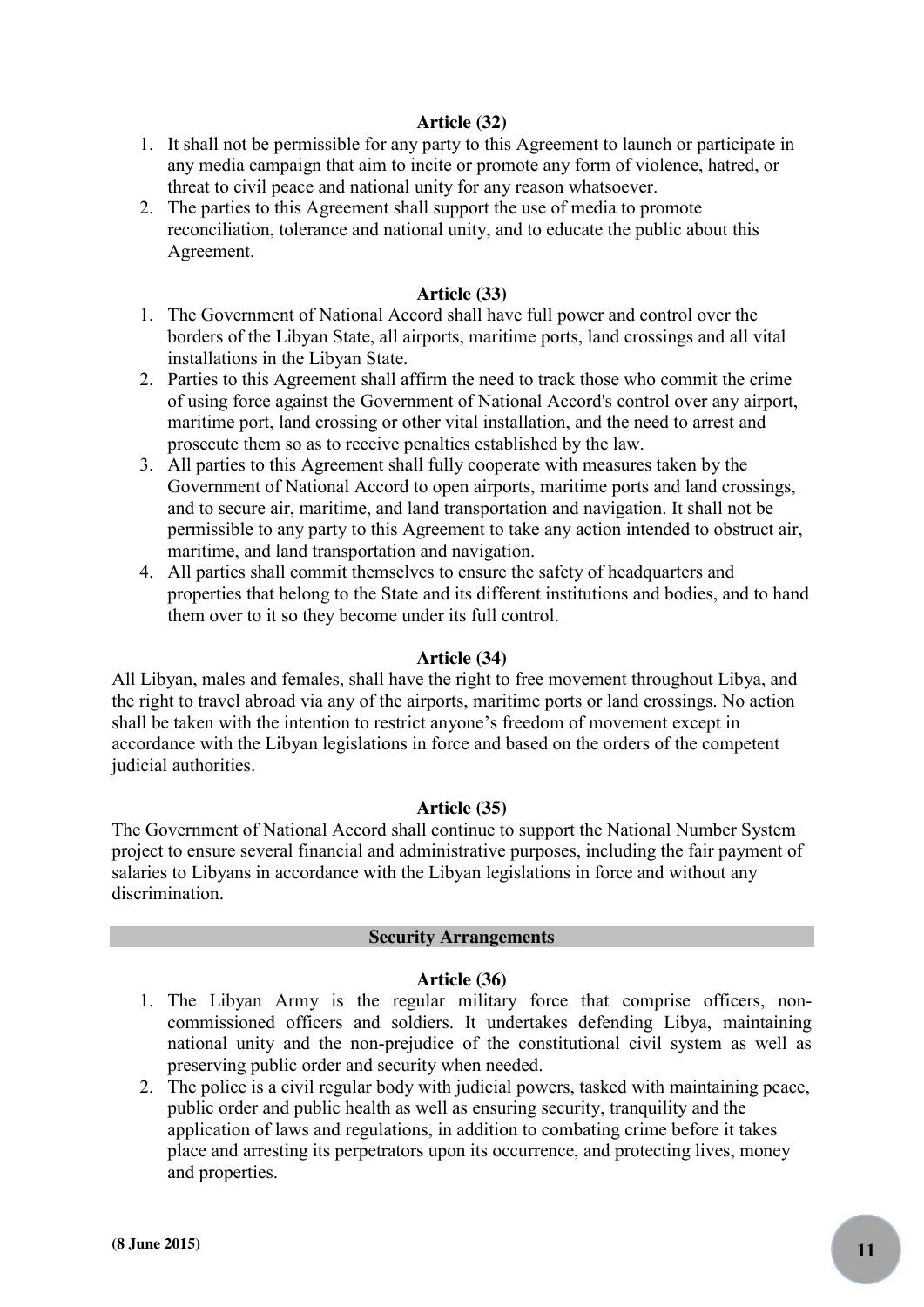3. The Government of National Accord shall commit itself to establish and activate the security institutions at the top of which is the army and police, and to support and develop them based on professional and national bases, taking into consideration the importance of recruiting new elements who are able to enhance the capacities of the Libyan army along with the current military units and formations

# **Article (37)**

- 1. The interim security arrangements shall work towards ending the armed conflict in Libya, confronting terrorist threats, and stabilizing security in the country.
- 2. The Government of National Accord shall be responsible for the implementation of the interim security arrangements, through its official bodies including the army, police and security institutions, in coordination with the National Defence and Security Council and with the support of the United Nations and the international community, while respecting the Libyan national sovereignty.
- 3. The interim security arrangements shall comprise:
	- a. Ceasefire arrangements,
	- b. Arrangements for the withdrawal of armed formations from cities, residential areas and critical infrastructure installations.
	- c. Monitoring arrangements for disarmament as well as weapons and ammunition cantonment across the country within a specific timetable.
	- d. Arrangements for confronting the terrorist threats in the country.
	- e. Monitoring and verification mechanisms with regards to the aforementioned arrangements.
- 4. The Government of National Accord shall undertake the power to take the necessary measures in support of the stabilization of the country, as well as the implementation of the security arrangements in accordance with the agreed measures and timelines attached to this Agreement, in a manner that is consistent with the decisions issued by the legislative authority, or decisions that will be issued in the future in this regard.

# **Article (38)**

All interim security arrangements stated in this Agreement shall not restrict the efforts of the Government of National Accord aimed at combatting terrorist organizations that are classified under the relevant Security Council resolutions; such organizations include ISIS – Ansar Al Sharia and Al Qaeda.

# **Article (39)**

- 1. The Government of National Accord, upon taking the opinion of the National Defence and Security Council, shall take the necessary internal legal procedures to classify any Libyan entity as a terrorist group in accordance with international humanitarian law and international human rights law as well as the relevant Security Council resolutions.
- 2. The Government of National Accord, through its different relevant institutions, including the army and police, shall take the necessary steps to combat terrorist threats in Libya that threatens the national security and social peace. This includes the adoption of the necessary plans and strategies as well as their implementation mechanisms in accordance with Libyan legislations, international humanitarian law and international human rights law, as well as international resolutions on anti-terrorism.

## **Article (40)**

1. The Government of National Accord shall establish and chair the "Committee for Monitoring the Implementation of the Interim Security Arrangements" as agreed. The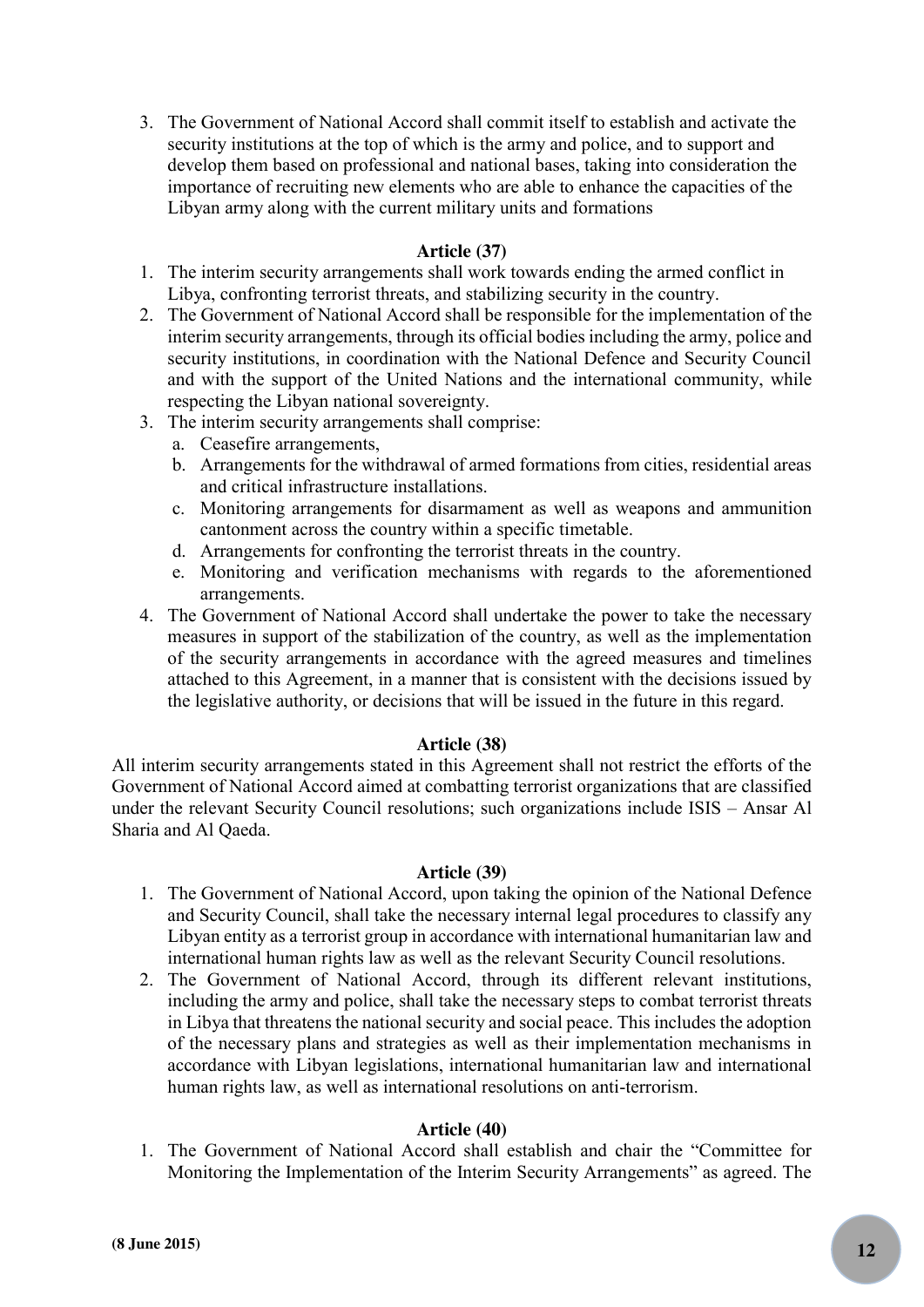Committee shall establish sub-committees and other supporting mechanisms as may be required, taking into consideration the representation of local communities, including men and women, in such mechanisms. The Committee shall submit its periodical reports to the Government of National Accord. Until the Committee has been formed, the Security Track of the Libyan Political Dialogue shall determine suitable mechanisms to implement the security arrangements. Annex 5 of this Agreement shall specify the terms of reference of the Committee.

- 2. The Government of National Accord, after consulting the House of Representatives and the State Council, shall have the right to request the necessary assistance for the Committee from the United Nations the international community.
- 3. The tasks of the Committee shall include:
	- a. Supervising the implementation of the ceasefire and the temporary redeployment of armed formations according to the agreed arrangements and timelines.
	- b. Investigating reports on ceasefire violation and taking any suitable measures in this regard.
	- c. Taking the necessary decisions related to the withdrawal of armed formations form cities, residential areas and vital installations, as well as disarmament and collection of all weapons and ammunition.
	- d. Facilitating the withdrawal of armed formations to specific assembly areas outside cities, and monitor these areas to ensure compliance with the ceasefire plan.
	- e. Facilitating the delivery of humanitarian aid.
	- f. Taking the necessary procedures and developing the operational plans for the implementation of this Agreement.
	- g. Other necessary tasks for the Committee to perform its work.
- 4. The Committee shall develop mechanisms as required to facilitate the participation of community leaders in the implementation of the ceasefire, disengagement, redeployment and disarmament. The Committee shall conduct the necessary consultations with representatives of armed formations when needed.

# **Article (41)**

- 1. The comprehensive and permanent ceasefire agreement shall enter into force throughout Libya as of the date of the signing of this Agreement. The parties to the conflict shall commit themselves to immediately cease hostilities and freeze any military movement once the ceasefire enters into force. The Committee shall supervise the disengagement arrangements between the forces according to a written plan and timetable to be agreed within fourteen (14) days of the entry into force of the ceasefire. The Committee shall develop the necessary plans for the implementation of that.
- 2. The ceasefire plan shall include a definition of acts that constitute a violation to the ceasefire and violations reporting mechanism as well as mechanisms for the implementation of the ceasefire plan.

# **Article (42)**

- 1. Armed formations shall withdraw from all cities and residential areas, starting from the capital, Tripoli, and redeploy in specific and agreed upon locations at an agreed upon distances outside the cities, based on written plan and timetable to be agreed within thirty (30) days of the entry into force of the ceasefire, provided that the Committee develops the necessary plans for the implementation of that.
- 2. The Government of National Accord shall take the necessary decisions in relation to the formation and deployment of units of the army and police units to maintain security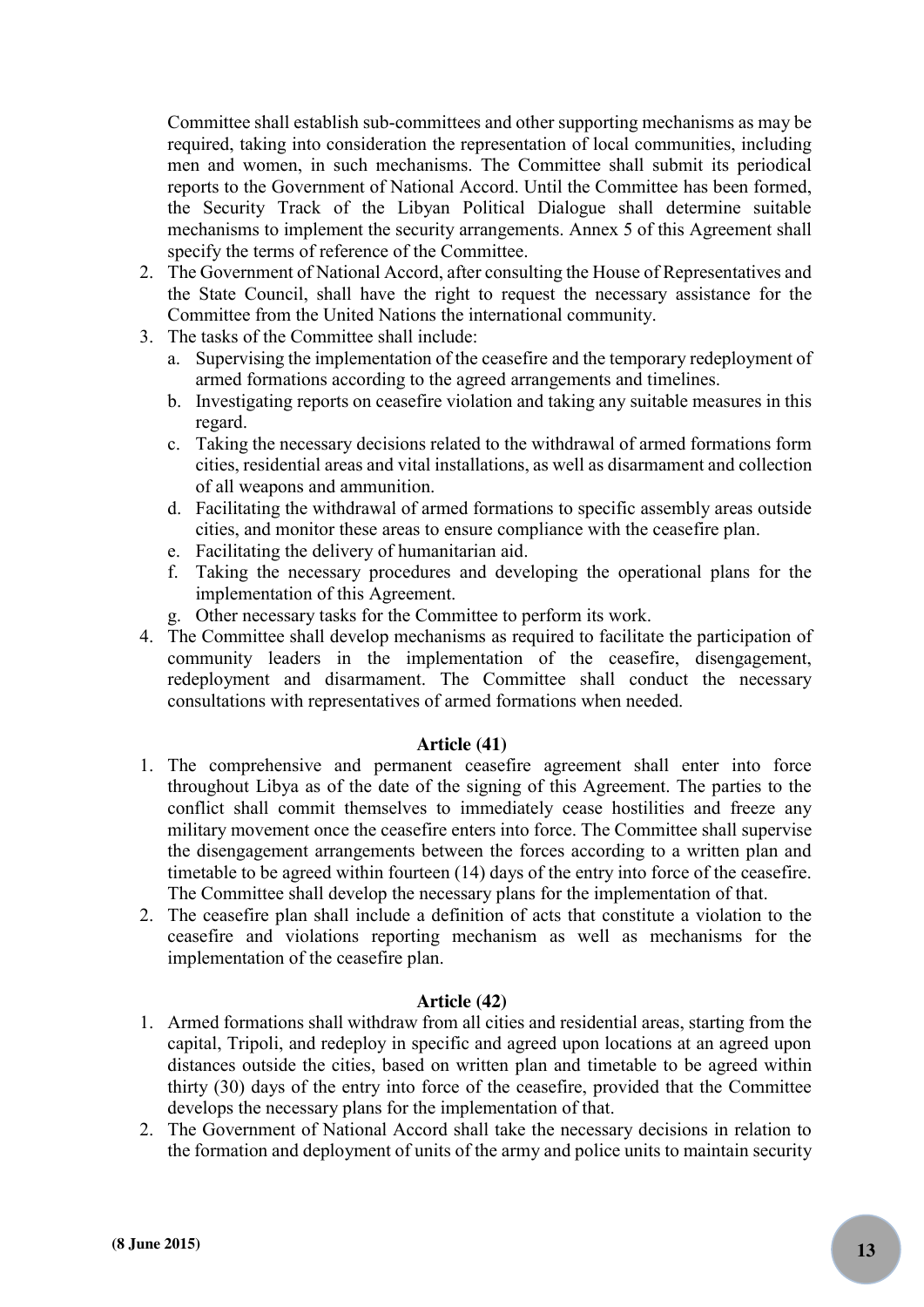and order in areas from which conflicting forces have been vacated, as well as ensure the safety and orderly functioning of the judicial authorities.

## **Article (43)**

- 1. Armed formations shall withdraw from all vital and infrastructure installations, including airports, ports, border crossings, oil installations, power plants, vital water installations, and governmental headquarters, to specific and agreed upon locations. The Government of National Accord shall assume full control over the vital and infrastructure installations according to written plan and timetable to be agreed within thirty (30) days of the entry into force of the ceasefire, provided that the Committee develops the necessary plans for the implementation of that.
- 2. The Government of National Accord shall take the necessary action for the formation and deployment of units of the army and police to protect vital and infrastructure installations.

## **Article (44)**

- 1. The Government of National Accord, through the army and security institutions, in accordance with the relevant procedures and laws, and in coordination with armed formations and municipal councils, as well as with the supervision and assistance of the United Nations, shall collect all heavy and medium weapons as well as related ammunition based on written plan and timetable to be agreed within sixty (60) days of the entry into force of the ceasefire. The categories of weapons and ammunition as well as storage areas for ammunition that will be cantoned and the location of cantonment shall be determined and agreed in writing, provided that the Government of National Accord specifies subsequent phases for the cantonment process and the needed timelines for their conclusion.
- 2. The Government of National Accord shall, in coordination with relevant bodies, take the necessary measures to organize possession of light weapons.

## **Article (45)**

Until the decision on their disbanding has been implemented and the status of their members has been settled, all armed formations shall commit themselves to the provisions of the Libyan legislations in force, international humanitarian law and the international human rights law, especially with regards to the protection of civilians and the provision of safe passage and freedom of movement for them.

## **Article (46)**

Upon its endorsement, the Government of National Accord shall be the one and only authorized body to import arms and ammunition in accordance with Libya's international obligations, including the relevant United Nations Security Council resolutions.

## **Article (47)**

The Government of National Accord shall ensure that the authority to detain or arrest persons is strictly limited to statutory law enforcement bodies, and that such authority is exercised in compliance with Libyan legislations in force, international human rights law and international humanitarian law. In all cases, no arrests or searches shall be conducted without the written warrant from a competent judicial body, except in cases of flagrant delicto, in which case the person shall be immediately referred to the competent judicial authority. No armed formation shall be granted the authority to arrest or detain persons, and the necessary legal measures shall be taken to ensure this.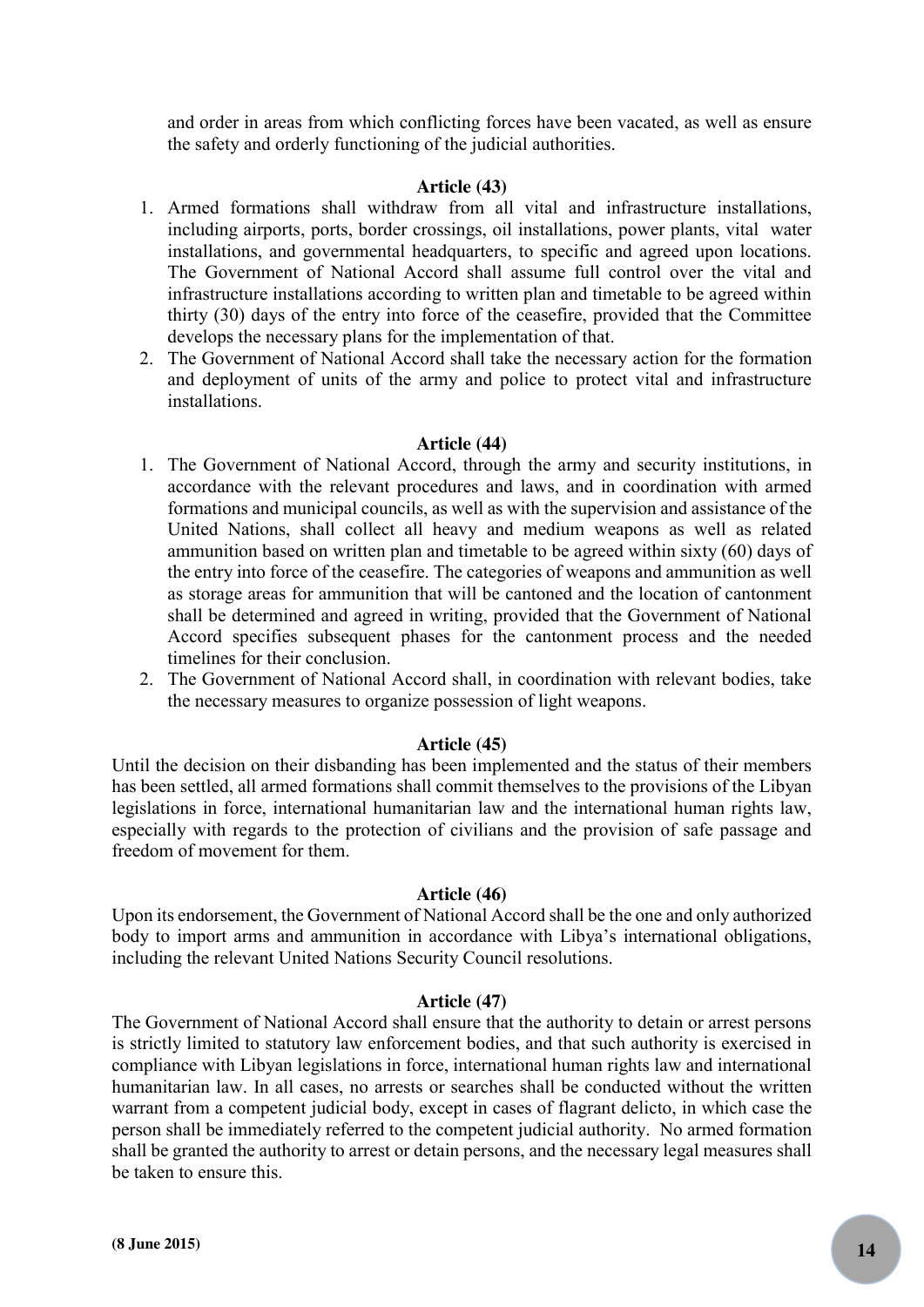# **Article (48)**

- 1. The Government of National Accord shall work towards activating all existing laws, decisions and regulations in force and develop the necessary arrangements related to the integration and rehabilitation of members of armed formations according to a suitable timetable. It may submit new draft laws to the House of Representatives as it deems necessary and appropriate for the implementation of this purpose.
- 2. The Government of National Accord shall work according to a specific timetable to account for all armed formations.
- 3. The Government of National Accord shall work towards developing strategies and plans that aim to, integrate and rehabilitate members of the armed formations into civilian and military state institutions, and shall provide them with job opportunities to live in dignity within the Libyan society.
- 4. Members of armed formations shall have the right to join the State's military institutions whenever they fulfil the conditions and standards necessary for that.

#### **Article (49)**

The start of implementation of the security arrangements in accordance with the stipulations of this Agreement shall coincide with the formation of the Government of National Accord.

## **Constitutional Process**

#### **Article (50)**

The parties affirm the need to finalize the constitutional process as per its decided timelines.

#### **Article (51)**

All parties shall commit themselves to respect the independence and impartiality of the Constitution Drafting Assembly, and the Government of National Accord shall commit itself to undertake all necessary measures to guarantee the security of the Assembly and create a suitable environment that would enable it to work freely, independently, and in a manner that allows it to have unhindered access and communication with all sections of the Libyan society, inside and outside Libya.

## **Article (52)**

The Government of National Accord shall commit itself to provide the necessary financial and logistical support to the Constitution Drafting Assembly, in order to be able to perform its duties in the best possible way and to be able to finalize a permanent constitution that is capable of articulating the ambitions and aspirations of the Libyan people.

## **Article (53)**

All parties call on the Constitution Drafting Assembly to expedite the development and announcement of a roadmap along with a clear timetable for the remaining phases of its work, as well as work towards finding a suitable way for the Amazigh to participate in the work of the Assembly.

#### **Article (54)**

The Constitution Drafting Assembly shall commit itself to take the opinion of the House of Representatives, State Council, and the Government of National Accord on the draft constitution upon the completion of the final draft and before it is sent for referendum in a manner that does not prejudice the decided timelines for the conclusion of the constitutional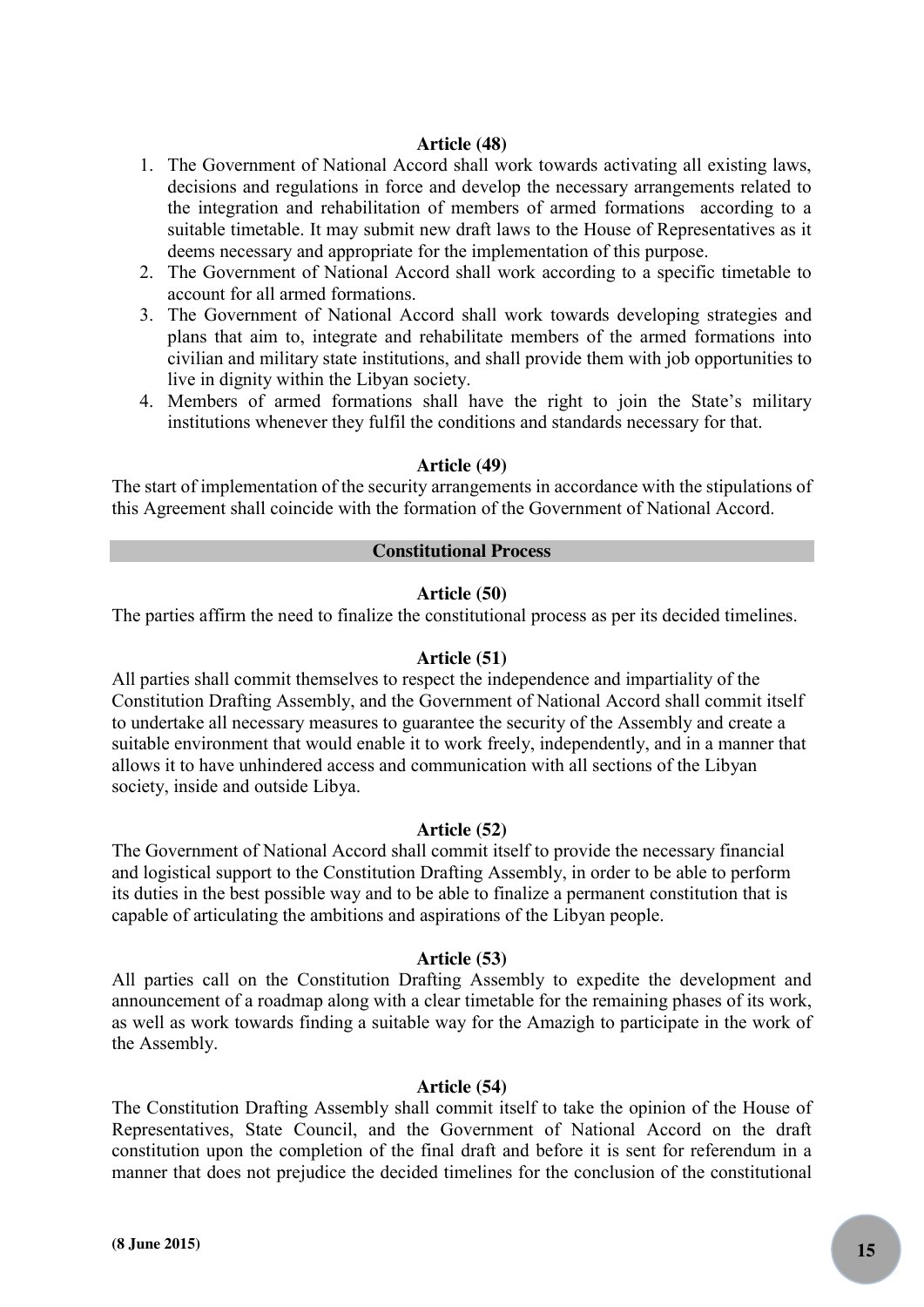process. The remarks of such bodies must be sent in writing to the Assembly within thirty (30) days of them receiving the draft constitution, provided that the Constitution Drafting Assembly is guided by such remarks once it prepares the final draft of the Constitution.

# **Article (55)**

The work of the Constitution Drafting Assembly shall continue until a date no later than 24 December 2015. In case the Assembly is not able to conclude its mission by that date, the Libyan Political Dialogue shall meet, in the presence of five representatives for each of the House of Representatives and State Council and participation of the Presidency Council of the Council of Minister, at a date that does not exceed two weeks of that date to deliberate regarding this matter.

# **Specialized Institutions and Councils**

# **Article (56)**

The Government of National Accord shall establish a supreme council for local administration. It aims at promoting cooperation and coordination between municipal councils and the relevant competent executive authorities. The Council shall also work towards supporting the implementation of confidence building mechanisms stipulated in this Agreement and assisting the efforts of the Government of National Accord to implement the security arrangements.

# **Article (57)**

The Government of National Accord shall establish a reconstruction commission to coordinate reconstruction efforts in areas affected by the conflict after consulting with the State Council on issues that it deems suitable.

# **Article (58)**

Within forty five (45) days of receiving the vote of confidence, the Government of National Accord shall commit itself to submit to the House of Representatives a draft law on the terms of reference and work system of the National Defence and Security Council, while taking into account the creation of mechanisms that allow the Council to communicate with representatives of armed formations in relation to issues that concern them.

# **International Support**

# **Article (59)**

The Government of National Accord shall request the Security Council to issue a resolution that endorses this Agreement and supports its implementation, especially in relation to the provision of necessary international assistance to implement the security arrangements.

# **Article (60)**

The Government of National Accord shall work with the United Nations Support Mission in Libya towards the development and adoption of a comprehensive plan for international support to the Libyan state institutions throughout the remainder of the transitional period. The Government of National Accord shall work with UNSMIL towards the coordination of international community efforts during the implementation of this plan through a mechanism adopted by the Government of National Accord, including the establishment of a specialized technical support unit, under thePresidency of the Council of Ministers, for this purpose.

# **Article (61)**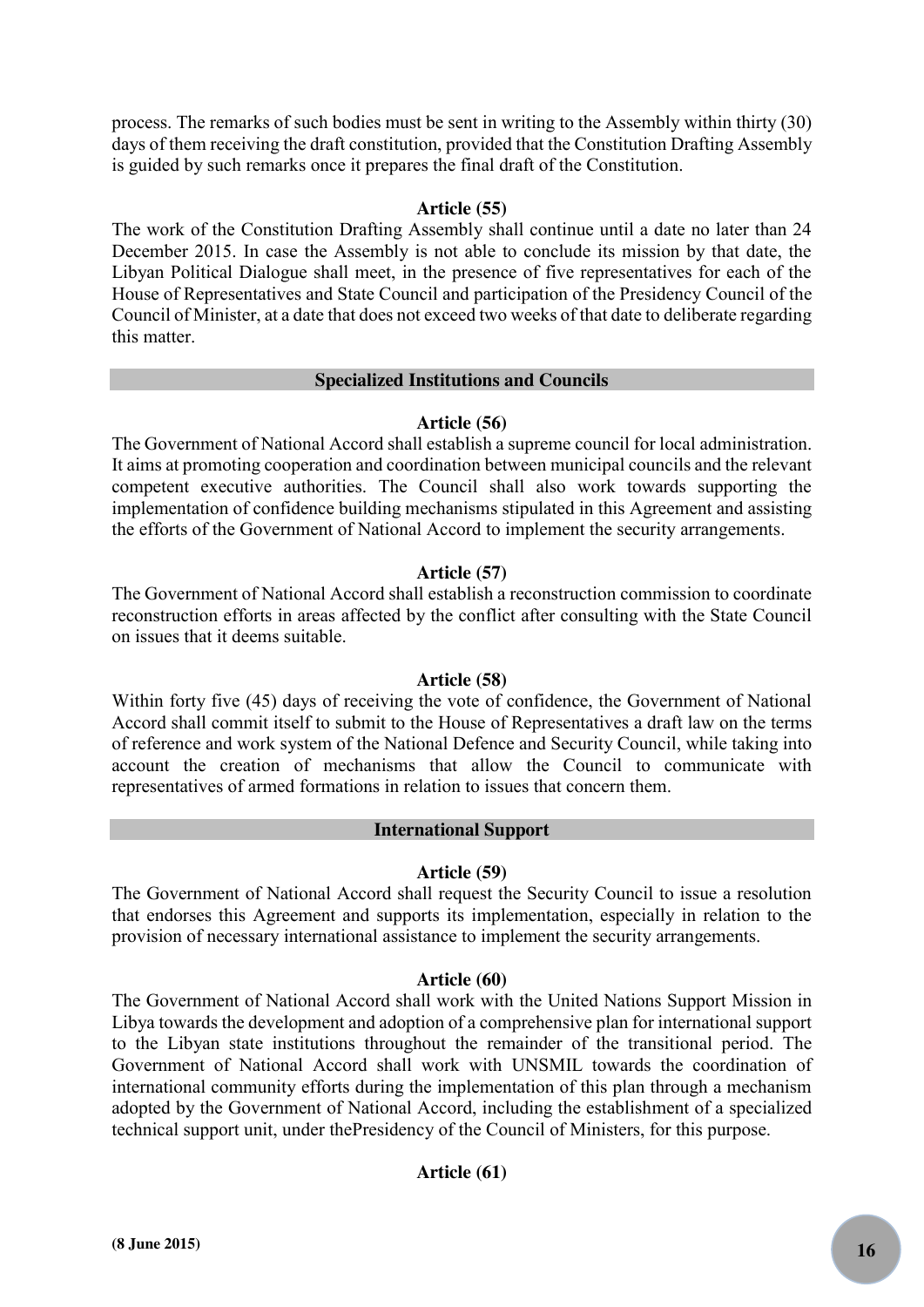The Government of National Accord, in cooperation with UNSMIL, the League of Arab States and regional organizations, shall organise as soon as possible an international conference to mobilise and coordinate international support for Libya in all aspects relating to capacitybuilding and good governance, as well as combatting terrorism, while taking into consideration the previous outcomes of the Paris and Rome conferences on supporting Libya.

# **Final Provisions**

## **Article (62)**

- 1. Parties to this Agreement shall commit themselves to give special priority to making the capital, Tripoli, which is the headquarters for the Government of National Accord, a safe place for all Libyans, and activate the concerned state institutions, especially the police service, so as to carry out their tasks fully to maintain security and order as per the law.
- 2. Parties to the Agreement shall commit themselves to give special importance to addressing all aspects of the security situation in the city of Benghazi. The Government of National Accord shall establish a special committee for this purpose, which shall submit its recommendations on means of remedy within a period that does not exceed thirty (30) days of the Government commencing the performance of its tasks.

# **Article (63)**

- 1. All parties shall commit to refraining from taking any action or decision that contradicts in any way with the items of this Agreement. They shall also work towards supporting this Agreement by all ways and means possible.
- 2. All parties shall commit themselves to respecting the institutions that stem from this Agreement, including the Government of National Accord and the State Council. They shall pledge to support such institutions and not prejudice their independence or the competencies conferred on them.

## **Article (64)**

Parties to the Agreement shall give extreme priority to the need to promote cooperation and coordination between the bodies and institutions that stem from this Agreement to enhance stability, security and national reconciliation until the Constitution has been adopted, while stressing the importance of giving extreme priority to ensuring the functioning of institutions in a manner that achieves public interest. In case any of such bodies or institutions is unable to fulfil its obligations in terms of taking suitable decisions within the timelines specified in this Agreement, the parties shall commit themselves to resort to the Libyan Political Dialogue as a mechanism to resolve potential conflicts.

## **Article (65)**

- 1. The Libyan Political Dialogue shall convene after the adoption of this Agreement so as to implement the tasks intrusted to it as per the items of this Agreement.
- 2. Any party to the Agreement shall have the right to request the convening of an urgent meeting to examine what it deems a severe breach to one of its items.

## **Article (66)**

The Government of National Accord shall commit itself to work towards accounting for and returning offshore Libyan funds. It shall utilize the necessary Libyan and international expertise to achieve that end.